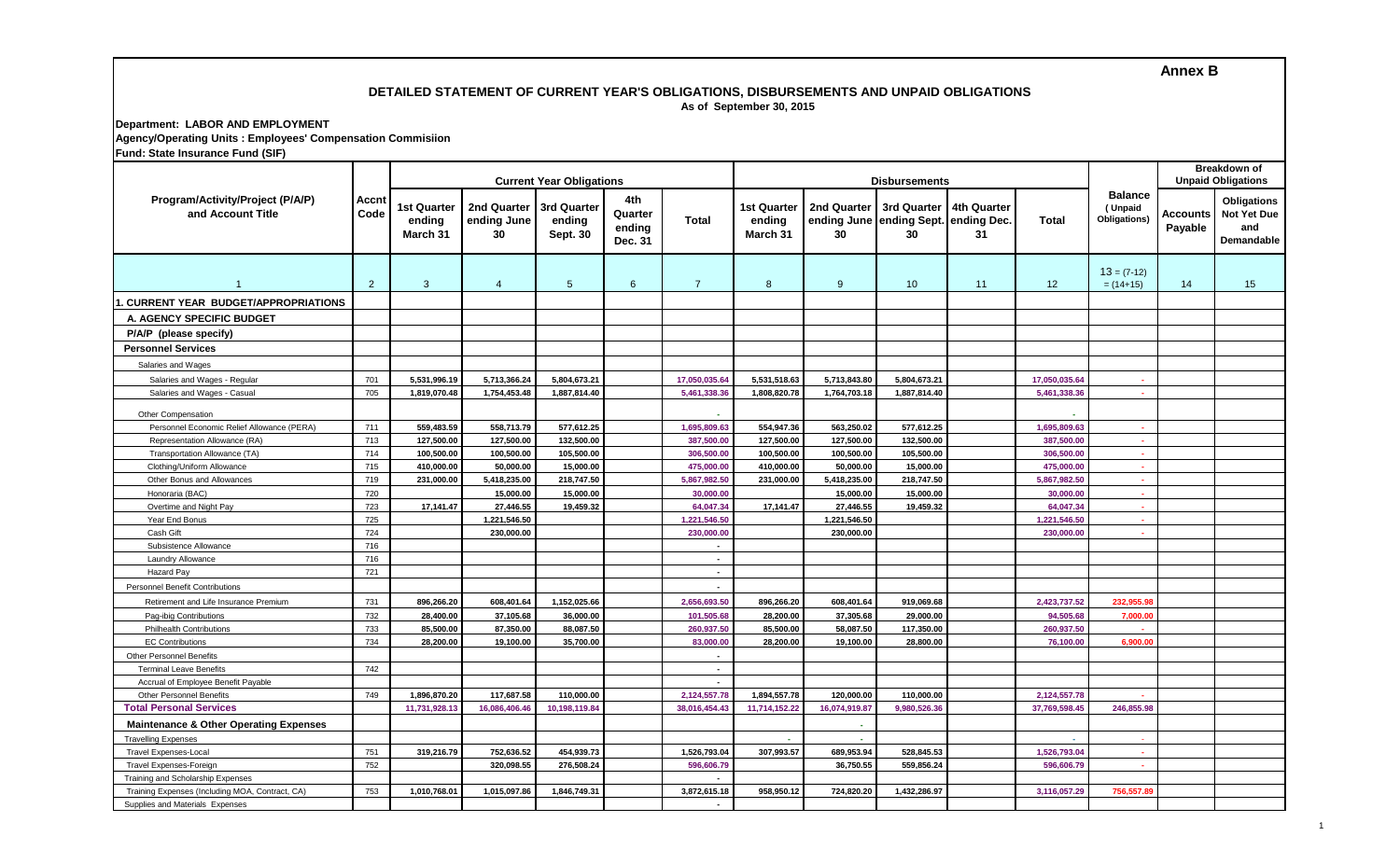### **Annex B**

### **DETAILED STATEMENT OF CURRENT YEAR'S OBLIGATIONS, DISBURSEMENTS AND UNPAID OBLIGATIONS As of September 30, 2015**

# **Department: LABOR AND EMPLOYMENT Agency/Operating Units : Employees' Compensation Commisiion**

|  |  | Fund: State Insurance Fund (SIF) |  |  |  |
|--|--|----------------------------------|--|--|--|
|--|--|----------------------------------|--|--|--|

|                                                        |                      | <b>Current Year Obligations</b>   |                                  |                                   |                                     | <b>Disbursements</b> |                                          |                   |                                                           |                   |                          | <b>Breakdown of</b><br><b>Unpaid Obligations</b> |                     |                                                                      |
|--------------------------------------------------------|----------------------|-----------------------------------|----------------------------------|-----------------------------------|-------------------------------------|----------------------|------------------------------------------|-------------------|-----------------------------------------------------------|-------------------|--------------------------|--------------------------------------------------|---------------------|----------------------------------------------------------------------|
| Program/Activity/Project (P/A/P)<br>and Account Title  | <b>Accnt</b><br>Code | 1st Quarter<br>ending<br>March 31 | 2nd Quarter<br>ending June<br>30 | 3rd Quarter<br>ending<br>Sept. 30 | 4th<br>Quarter<br>ending<br>Dec. 31 | Total                | <b>1st Quarter</b><br>ending<br>March 31 | 2nd Quarter<br>30 | 3rd Quarter<br>ending June ending Sept. ending Dec.<br>30 | 4th Quarter<br>31 | Total                    | <b>Balance</b><br>(Unpaid<br>Obligations)        | Accounts<br>Payable | <b>Obligations</b><br><b>Not Yet Due</b><br>and<br><b>Demandable</b> |
| $\overline{1}$                                         | $\overline{2}$       | 3                                 | $\overline{4}$                   | $5\phantom{.0}$                   | 6                                   | $\overline{7}$       | 8                                        | 9                 | 10                                                        | 11                | 12                       | $13 = (7-12)$<br>$= (14+15)$                     | 14                  | 15                                                                   |
| Office Supplies Expenses                               | 755                  | 114.840.40                        | 212.279.17                       | 301.999.97                        |                                     | 629.119.54           | 187.211.22                               | 79.157.85         | 175.269.15                                                |                   | 441.638.22               | 187.481.3                                        |                     |                                                                      |
| Other Office Supplies Expenses - IT (PS)               | 765                  | 67.200.00                         | 150.605.32                       | 388.002.62                        |                                     | 605.807.94           | 168.620.82                               | 21.811.00         | 161.946.51                                                |                   | 352.378.33               | 253.429.6                                        |                     |                                                                      |
| Fuel. Oil and Lubricants Expenses                      | 761                  | 38,718.10                         | 82.581.67                        | 80.660.34                         |                                     | 201.960.11           | 38,718.10                                | 82,581.67         | 80.660.34                                                 |                   | 201.960.11               |                                                  |                     |                                                                      |
| <b>Textbooks and Instructional Materials</b>           | 763                  |                                   |                                  |                                   |                                     |                      |                                          |                   |                                                           |                   |                          | ٠.                                               |                     |                                                                      |
| <b>Utility Expenses</b>                                |                      |                                   |                                  |                                   |                                     |                      |                                          |                   |                                                           |                   | $\overline{\phantom{a}}$ |                                                  |                     |                                                                      |
| <b>Water Expenses</b>                                  | 766                  | 127,798.26                        | 169,540.49                       | 214,595.78                        |                                     | 511,934.53           | 127,798.26                               | 92,199.90         | 108,046.86                                                |                   | 328,045.02               | 183,889.5                                        |                     |                                                                      |
| <b>Electricity Expenses</b>                            | 767                  | 155,297.80                        | 180,639.56                       | 894,226.31                        |                                     | 1,230,163.67         | 155,297.80                               | (315,970.79       | 798.284.80                                                |                   | 637,611.81               | 592,551.8                                        |                     |                                                                      |
| <b>Communication Expenses</b>                          |                      |                                   |                                  |                                   |                                     |                      |                                          |                   |                                                           |                   |                          |                                                  |                     |                                                                      |
| Postage and Deliveries (Philippine Postal)             | 771                  | 62,333.78                         | 101,712.90                       | 49,539.60                         |                                     | 213,586.28           | 47,628.39                                | 116,418.29        | 49,539.60                                                 |                   | 213,586.28               | $\sim$                                           |                     |                                                                      |
| Telephone Expenses-Landline (Main and REUs)            | 772                  | 271,651.15                        | 282,530.07                       | 280,108.61                        |                                     | 834,289.83           | 271,651.15                               | 282,530.07        | 280,108.61                                                |                   | 834,289.83               | $\sim$                                           |                     |                                                                      |
| Telephone Expenses-Mobile (Main and REUs)              | 773                  | 74,168.65                         | 164,763.88                       | 168,359.29                        |                                     | 407,291.82           | 73,858.05                                | 165,074.48        | 168,359.29                                                |                   | 407,291.82               |                                                  |                     |                                                                      |
| Internet Subscription Expenses                         | 774                  | 85,381.09                         | 85,381.00                        | 100,819.00                        |                                     | 271,581.09           | 85,381.09                                | 85,381.00         | 100,819.00                                                |                   | 271,581.09               |                                                  |                     |                                                                      |
| Cable, Sattelite & Telegraph & Radio Expenses          |                      |                                   |                                  |                                   |                                     |                      |                                          |                   |                                                           |                   |                          | ×,                                               |                     |                                                                      |
| Membership Dues and Contribution to Organization       | 778                  |                                   | 100.000.00                       |                                   |                                     | 100.000.00           |                                          | 100.000.00        |                                                           |                   | 100.000.00               |                                                  |                     |                                                                      |
| Confidential, Intelligence and Extraordinary Expenses  |                      |                                   |                                  |                                   |                                     |                      |                                          |                   |                                                           |                   |                          |                                                  |                     |                                                                      |
| <b>Extraordinary Expenses</b>                          | 883                  | 19,967.80                         | 17.095.40                        | 8,841.65                          |                                     | 45.904.85            | 19,967.80                                | 17,095.40         | 8.841.65                                                  |                   | 45.904.85                |                                                  |                     |                                                                      |
| <b>Professional Services</b>                           |                      |                                   |                                  |                                   |                                     |                      |                                          |                   |                                                           |                   |                          |                                                  |                     |                                                                      |
| <b>Legal Services</b>                                  | 791                  | 27,500.00                         | 45.000.00                        | 30.000.00                         |                                     | 102,500.00           | 27,500.00                                | 45,000.00         | 30.000.00                                                 |                   | 102,500.00               |                                                  |                     |                                                                      |
| <b>Auditing Services</b>                               | 792                  |                                   |                                  | 1,226,459.00                      |                                     | 1,226,459.00         |                                          |                   |                                                           |                   |                          | 1,226,459.00                                     |                     |                                                                      |
| <b>Other Professional Services</b>                     | 799                  | 1,230,668.42                      | 170,261.32                       | 1,348,742.27                      |                                     | 2,749,672.01         | 500,880.00                               | 770,870.18        | 526,895.30                                                |                   | 1,798,645.48             | 951,026.5                                        |                     |                                                                      |
| <b>General Services</b>                                |                      |                                   |                                  |                                   |                                     | $\blacksquare$       |                                          |                   |                                                           |                   | $\sim$                   | ×.                                               |                     |                                                                      |
| General Services (SPES Program)                        | 795                  |                                   | 425,796.46                       |                                   |                                     | 425,796.46           |                                          | 425,796.46        |                                                           |                   | 425,796.46               |                                                  |                     |                                                                      |
| Janitorial Services                                    | 796                  | 436,578.22                        | 728,887.00                       | 753,877.00                        |                                     | 1,919,342.22         | 436,578.22                               | 728,887.00        | 753,877.00                                                |                   | 1,919,342.22             | ×                                                |                     |                                                                      |
| <b>Security Services</b>                               | 797                  | 707.836.05                        | 828.215.60                       | 767.161.73                        |                                     | 2.303.213.38         | 707,836.05                               | 868,215.58        | 727.161.75                                                |                   | 2.303.213.38             | $\sim$                                           |                     |                                                                      |
| Repairs and Maintenance                                |                      |                                   |                                  |                                   |                                     |                      |                                          |                   |                                                           |                   | $\overline{a}$           | $\sim$                                           |                     |                                                                      |
| Repairs and Maintenance - Buildings & Other Structures | 811                  | 6,720.00                          | 57.307.18                        | 249.905.99                        |                                     | 313.933.17           | 6,720.00                                 | 57,307.18         | 249.905.99                                                |                   | 313.933.17               | $\sim$                                           |                     |                                                                      |
| Repairs and Maintenance - Office Equipment             | 821                  | 20,602.00                         | 32.236.00                        | 13.566.00                         |                                     | 66,404.00            | 20,602.00                                | 32,236.00         | 13.566.00                                                 |                   | 66,404.00                | $\sim$                                           |                     |                                                                      |
| Repairs and Maintenance - Office Furnitures            | 822                  |                                   | 63.504.00                        | 8,666.00                          |                                     | 72,170.00            |                                          | 63,504.00         | 8.666.00                                                  |                   | 72,170.00                | $\sim$                                           |                     |                                                                      |
| Repairs and Maintenance - IT Equipment                 | 823                  | 24,549.99                         | 52,499.99                        | 94,736.70                         |                                     | 171,786.68           | 24,549.99                                | 52,499.99         | 10,645.11                                                 |                   | 87,695.09                | 84,091.59                                        |                     |                                                                      |
| Repairs and Maintenance - Motor Vehicle                | 841                  | 95,780.80                         | 24,933.46                        | 178,927.41                        |                                     | 299,641.67           | 95,780.80                                | 24,933.46         | 178,927.41                                                |                   | 299,641.67               |                                                  |                     |                                                                      |
|                                                        |                      |                                   |                                  |                                   |                                     |                      |                                          |                   |                                                           |                   |                          |                                                  |                     |                                                                      |
| Donation                                               | 878                  |                                   | 60,000.00                        | 50,300.00                         |                                     | 110,300.00           |                                          | 60,000.00         | 50,300.00                                                 |                   | 110,300.00               |                                                  |                     |                                                                      |
| Miscellaneous Expenses                                 | 884                  | 14,876.46                         | 346,705.90                       | 128,847.00                        |                                     | 490,429.36           | 12,820.00                                | 348,762.36        | (171,153.00)                                              |                   | 190,429.36               | 300,000.00                                       |                     |                                                                      |
| Taxes, Insurance Premiums and Other Fees               | 891                  |                                   |                                  |                                   |                                     |                      |                                          |                   |                                                           |                   |                          |                                                  |                     |                                                                      |
| <b>Fidelity Bond Premiums</b>                          | 892                  | 6,751.04                          | 6,917.76                         | 6,917.82                          |                                     | 20,586.62            | 6,750.98                                 | 6,917.82          | 6,917.82                                                  |                   | 20,586.62                |                                                  |                     |                                                                      |
| <b>Insurance Expenses</b>                              | 893                  | 17,238.97                         | 15,306.50                        | 50,808.69                         |                                     | 83,354.16            | 16,766.10                                | 15,779.37         | 17.629.30                                                 |                   | 50.174.77                | 33,179.39                                        |                     |                                                                      |
| Other Maintenance and Operating Expenses               |                      |                                   |                                  |                                   |                                     |                      |                                          |                   |                                                           |                   |                          |                                                  |                     |                                                                      |
| <b>Advertising Expenses</b>                            | 780                  | 122,416.00                        | 237.486.66                       | 135,187.80                        |                                     | 495,090.46           | 106,456.00                               | 253.446.66        | 135.187.80                                                |                   | 495.090.46               |                                                  |                     |                                                                      |
| Printing and Publication Expenses (with PO)            | 781                  | 301.890.00                        | 182.648.00                       | 116,846.00                        |                                     | 601,384.00           | 101,800.00                               | 189,738.00        | 159,846.00                                                |                   | 451.384.00               | 150.000.00                                       |                     |                                                                      |